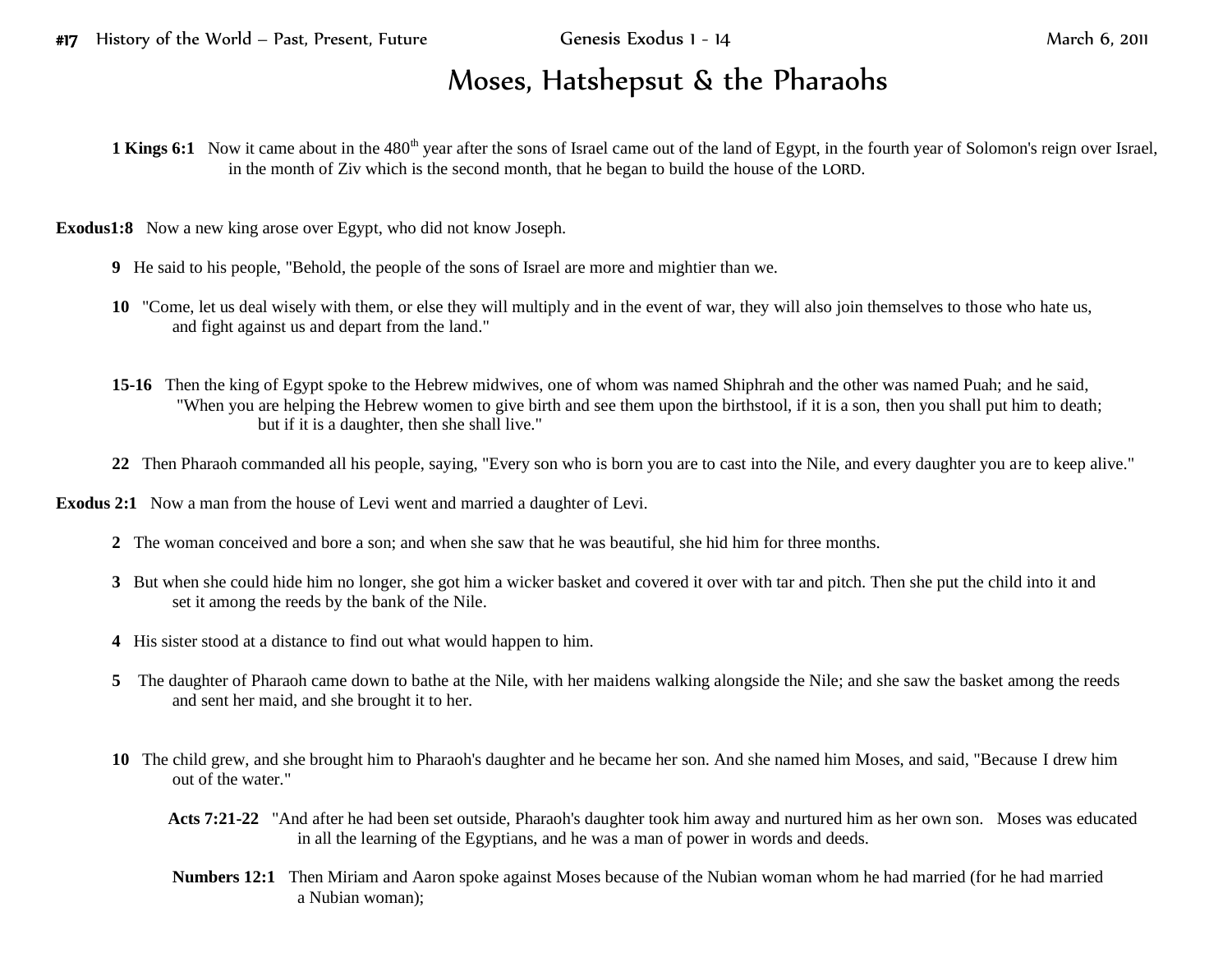- **11** Now it came about in those days, when Moses had grown up, that he went out to his brethren and looked on their hard labors; and he saw an Egyptian beating a Hebrew, one of his brethren.
- **12** So he looked this way and that, and when he saw there was no one around, he struck down the Egyptian and hid him in the sand.
- **15** When Pharaoh heard of this matter, he tried to kill Moses. But Moses fled from the presence of Pharaoh and settled in the land of Midian.
- **23** Now it came about in the course of those many days that the king of Egypt died. And the sons of Israel sighed because of the bondage, and they cried out; and their cry for help because of their bondage rose up to God.
- **24** So God heard their groaning; and God remembered His covenant with Abraham, Isaac, and Jacob.
- **Exodus 3:2** The angel of the LORD appeared to him in a blazing fire from the midst of a bush; and he looked, and behold, the bush was burning with fire, yet the bush was not consumed.
	- **10** "Therefore, come now, and I will send you to Pharaoh, so that you may bring My people, the sons of Israel, out of Egypt."
- **Exodus 8:27** "We must go a three days' journey into the wilderness and sacrifice to the LORD
- **Exodus12:29** Now it came about at midnight that the LORD struck all the firstborn in the land of Egypt, from the firstborn of Pharaoh who sat on his throne
- **Exodus 14:28** The waters returned and covered the chariots and the horsemen, even Pharaoh's entire army that had gone into the sea after them; not even one of them remained.
	- Acts 17:26 and He made from one man every nation of mankind to live on all the face of the earth, having determined their appointed times and the boundaries of their habitation,
		- **27** that they would seek God, if perhaps they might grope for Him and find Him, though He is not far from each one of us
- **Romans 10:8-9** But what does it say? "The word is near you, in your mouth in your mind and in your heart with your will -- that is, the word of faith which we are preaching, that if you confess with your mouth {*i.e.*, say} <del>Jesus as Lord</del> that Jesus is God, and believe in your heart with your will that God raised Him from the dead, you will be saved.